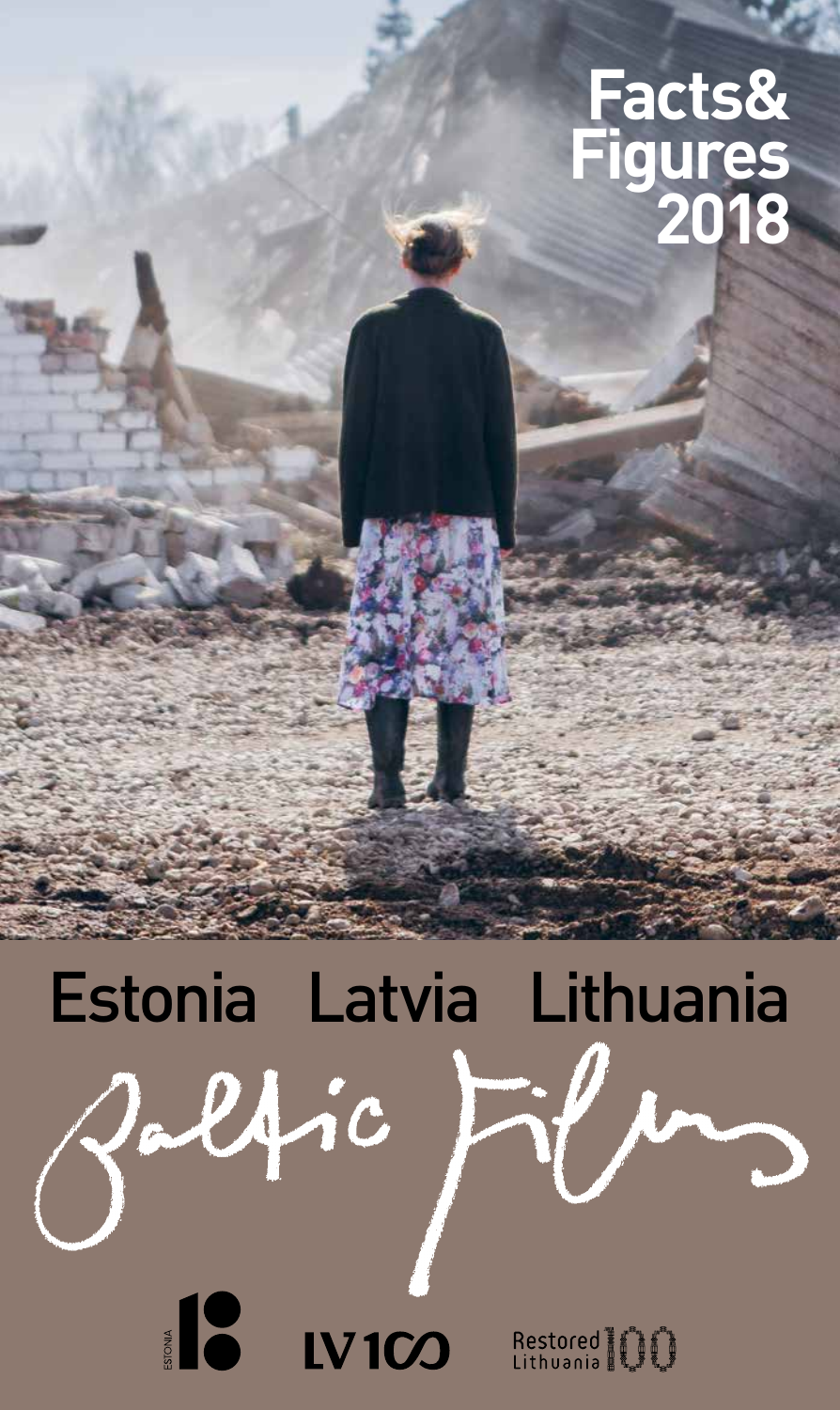### **Figures 2018**

#### **ANNUAL STATE SUPPORT FOR FILM INDUSTRY 2014-2018**

|      | Ministry of<br><b>Culture</b> | Cultural<br>Endowment | <b>Estonian</b><br><b>Film Institute</b> | Total      |
|------|-------------------------------|-----------------------|------------------------------------------|------------|
|      | <b>EUR</b>                    | <b>EUR</b>            | EUR                                      | <b>EUR</b> |
| 2014 | 341 000                       | 1921296               | 4692311                                  | 6954607    |
| 2015 | 635 000                       | 1 673 160             | 4 764 433                                | 7072593    |
| 2016 | 640 000                       | 2004779               | 7745833*                                 | 10 390 612 |
| 2017 | 685 000                       | 2 153 824             | 9 628 178*                               | 12 467 002 |
| 2018 | 745 000                       | 2 480 401             | 7830 103*                                | 11 055 504 |

\* Includes Estonian Republic 100 Years film support

#### **CINEMA PREMIERES 2013-2017**

|      | <b>Domestic</b> | <b>European</b> | <b>USA</b> | <b>Other</b> | <b>Total</b> |
|------|-----------------|-----------------|------------|--------------|--------------|
| 2013 | 22              | 80              | 121        | 12           | 235          |
| 2014 | 21              | 103             | 106        | 13           | 243          |
| 2015 | 32              | 113             | 119        | 12           | 276          |
| 2016 | 18              | 136             | 111        | 13           | 278          |
| 2017 | 21              | 139             | 87         | 32           | 279          |

#### **DOMESTIC FILMS PRODUCED 2013-2017**

|      | Feature<br>films | Animation | <b>Documentaries</b> | <b>Shorts</b> | <b>Total</b> |
|------|------------------|-----------|----------------------|---------------|--------------|
| 2013 | 7                | π         | 30                   | $\mathcal{P}$ |              |
| 2014 | 6                | 8         | 28                   | 7             | 49           |
| 2015 | 7                | 5         | 43                   | 8             | 63           |
| 2016 | 10               | 8         | 21                   |               | 40           |
| 2017 | 14               | 5         | 31                   | 3             | 53           |

#### **NUMBER OF CINEMAS 2013-2017**

|      | Screening<br>places (all) | <b>Cinemas</b> | <b>Multiplex</b><br>cinemas | <b>Screens</b><br>(all) | 3D<br><b>Screens</b> | <b>Digital</b><br>screens |
|------|---------------------------|----------------|-----------------------------|-------------------------|----------------------|---------------------------|
| 2013 | 45                        | 10             | 3                           | 70                      | 21                   | 29                        |
| 2014 | 48                        | 11             | 3                           | 81                      | 26                   | 51                        |
| 2015 | 49                        | 11             | 3                           | 81                      | 27                   | 56                        |
| 2016 | 50                        | 12             | 4                           | 87                      | 33                   | 62                        |
| 2017 | 52                        | 15             | 5                           | 97                      | 39                   | 73                        |



#### 2015 64 350 635 1 435 253 11,33 2016 21 347 036 1 784 600 10,54 2017 28 282 421 1 542 174 8,04 European (non-domestic)

|              | Films | Admissions             | <b>GBO EUR</b> | Market<br>share    |  |  |
|--------------|-------|------------------------|----------------|--------------------|--|--|
| 2013         | 153   | 346 177                | 1524913        | 13,53              |  |  |
| 2014         | 148   | 518733                 | 2394119        | 19,95              |  |  |
| 2015         | 159   | 701 793                | 3 410 303      | 21,91              |  |  |
| 2016         | 199   | 664 212                | 3 402 291      | 20,19              |  |  |
| 2017         | 179   | 834 503                | 4 460 508      | 23,77              |  |  |
|              |       | <b>USA</b>             |                |                    |  |  |
|              | Films | Admissions             | <b>GBO EUR</b> | Market<br>share    |  |  |
| 2013         | 158   | 1 990 330              | 9 332 041      | 77,79              |  |  |
| 2014         | 157   | 1765517                | 8824290        | 67,90              |  |  |
| 2015         | 140   | 1961698                | 10 263 837     | 63,42              |  |  |
| 2016         | 138   | 2 144 186              | 11 595 452     | 64,25              |  |  |
| 2017         | 111   | 1933029                | 10 760 430     | 55,05              |  |  |
| <b>Other</b> |       |                        |                |                    |  |  |
|              |       |                        |                |                    |  |  |
|              | Films | Admissions             | <b>GBO EUR</b> | Market<br>share    |  |  |
| 2013         | 15    | 70 648                 | 372 117        | 2,76               |  |  |
| 2014         | 20    | 192 889                | 1015686        | 7,42               |  |  |
| 2015         | 16    | 79 156                 | 457346         | 2,56               |  |  |
| 2016         | 19    | 165 316                | 882 994        | 5,02               |  |  |
| 2017         | 37    | 460 979                | 2 636 372      | 13,13              |  |  |
|              |       | <b>Total All Films</b> |                |                    |  |  |
|              | Films | Admissions             | <b>GBO EUR</b> | Adm. per<br>Capita |  |  |
| 2013         | 376   | 2558553                | 11810329       | 1,93               |  |  |
| 2014         | 353   | 2 600 204              | 12 754 583     | 1,97               |  |  |
| 2015         | 379   | 3093281                | 15 566 739     | 2,36               |  |  |

2017 355 3 510 932 19 399 484 2,67

#### **AVERAGE TICKET PRICE 2013-2017**

|      | EUR |
|------|-----|
| 2013 | 4.6 |
| 2014 | 4.9 |
| 2015 | 5.0 |
| 2016 | 5.4 |
| 2017 | 5.5 |

#### **TOP TEN 2017**

|                | <b>Title</b>                                | <b>Country of Origin</b> | Admissions | <b>GBO EUR</b> | Format    |
|----------------|---------------------------------------------|--------------------------|------------|----------------|-----------|
|                | Despicable Me 3                             | US                       | 148 754    | 705 109        | 3D        |
| $\overline{2}$ | Pirates of the Caribbean: Salazar's Revenge | US                       | 107 068    | 661959         | 3D/IMAX3D |
| 3              | Boss Baby                                   | US                       | 101 772    | 498 490        | 3D        |
| 4              | Sangarid/The Dissidents                     | EE/LV/FI                 | 85 30 6    | 480 610        | 2D        |
| 5              | Cars 3                                      | US                       | 83 356     | 391 195        | 3D        |
| 6              | Fast & Furious 8                            | US                       | 82827      | 484892         | 2D        |
| 7              | Svingerid/Swingers                          | EE                       | 79 346     | 470 372        | 2D        |
| 8              | <b>Fifty Shades Darker</b>                  | US                       | 71 045     | 419839         | 2D        |
| 9              | Beauty and the Beast                        | US                       | 62 382     | 355 947        | 2D/IMAX2D |
| 10             | Emoji Movie                                 | US                       | 54 438     | 245457         | 3D        |

## Facts&<br>Figures<br>2018

#### **FILMS SCREENED (all) 2013-2017**

Domestic films

2013 50 151 398 581 259 5,90 2014 28 123 065 520 488 4,73

Films Admissions GBO EUR Market

share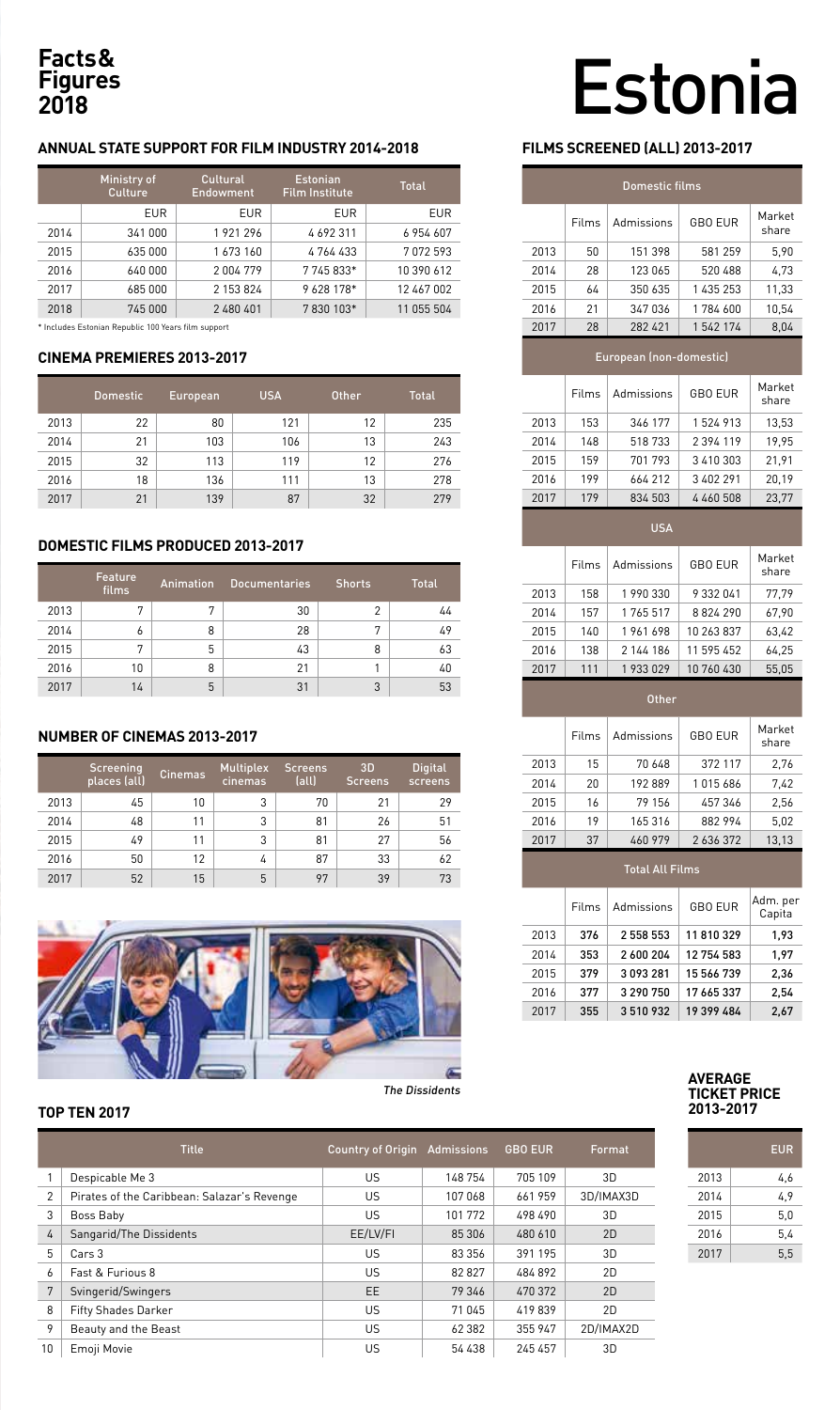### **Figures 2018**

#### **ANNUAL STATE SUPPORT FOR FILM INDUSTRY 2014-2018**

|      | <b>National Film Centre</b><br>of Latvia | <b>Culture Capital</b><br><b>Foundation</b> | <b>Total</b> |  |
|------|------------------------------------------|---------------------------------------------|--------------|--|
|      | <b>EUR</b>                               | <b>EUR</b>                                  | <b>EUR</b>   |  |
| 2014 | 3517121                                  | 789 609                                     | 4 306 730    |  |
| 2015 | 4891600*                                 | 856 229                                     | 5747829      |  |
| 2016 | 5 862 587*                               | 907800                                      | 6770387      |  |
| 2017 | 9795965*                                 | 666 273                                     | 10 462 238   |  |
| 2018 | 5455699                                  | 736 938                                     | 6 192 637    |  |

\*Includes Latvian Republic 100 Years film support

#### **CINEMA PREMIERES 2013-2017**

|      | <b>Domestic</b> | European | <b>USA</b> | <b>Other</b> | <b>Total</b> |
|------|-----------------|----------|------------|--------------|--------------|
| 2013 | 27              | 50       | 116        | 27           | 220          |
| 2014 | 51              | 66       | 89         | 13           | 219          |
| 2015 | 25              | 116      | 133        | 16           | 291          |
| 2016 | 18              | 92       | 123        | 9            | 242          |
| 2017 | 22              | 99       | 122        | 12           | 255          |

#### **DOMESTIC FILMS PRODUCED 2013-2017**

|      | Feature<br>films | Animation | <b>Documentaries</b> | <b>Shorts</b> | <b>Total</b> |
|------|------------------|-----------|----------------------|---------------|--------------|
| 2013 | 4                | 3         | 18                   | っ             | 27           |
| 2014 | 7*               |           | 30                   | 4             | 52           |
| 2015 | 3                |           | 23                   | 16            | 56           |
| 2016 | 7                | 6         | 23                   | 6             | 42           |
| 2017 | b                | 8         | 29                   | C             | 45           |

\* 2 feature length animated films

#### **NUMBER OF CINEMAS 2013-2017**

|      | Screening<br>places (all) | Cinemas, | <b>Multiplex</b><br>cinemas | <b>Screens</b><br>(all) | 3D<br><b>Screens</b> | <b>Digital</b><br>screens, |
|------|---------------------------|----------|-----------------------------|-------------------------|----------------------|----------------------------|
| 2013 | 32                        | 14       | 4                           | 66                      | 15                   | 36                         |
| 2014 | 29                        | 15       | 4                           | 64                      | 25                   | 44                         |
| 2015 | 22                        | 16       | 4                           | 58                      | 25                   | 57                         |
| 2016 | 25                        | 18       | 4                           | 62                      | 25                   | 60                         |
| 2017 | 23                        | 18       | 4                           | 61                      | 25                   | 60                         |



#### **TOP TEN 2017**

|                | <b>Title</b>                                                              | <b>Country of Origin</b> | Admissions | <b>GBO EUR</b> | Format. |
|----------------|---------------------------------------------------------------------------|--------------------------|------------|----------------|---------|
|                | Despicable Me 3                                                           | US                       | 128 336    | 603 914        | 3D      |
| $\overline{2}$ | Vectēvs, kas bīstamāks par datoru<br>Grandpa More Dangerous than Computer | LV                       | 76 068     | 281 030        | 2D      |
| 3              | Boss Baby                                                                 | US                       | 76 017     | 383 765        | 3D      |
| 4              | Fast & Furious 8                                                          | US                       | 72813      | 429 530        | 2D      |
| 5              | Pirates of the Caribbean: Salazar's Revenge                               | US                       | 69 774     | 394 311        | 3D      |
| 6              | <b>Fifty Shades Darker</b>                                                | US                       | 63 631     | 370 715        | 2D      |
| 7              | Svingeri/Swingers                                                         | LV                       | 58 560     | 277 648        | 2D      |
| 8              | Emoji Movie                                                               | US                       | 52 576     | 242 504        | 3D      |
| 9              | Smurfs: The Lost Village                                                  | US                       | 51 038     | 230 803        | 3D      |
| 10             | Cars 3                                                                    | US                       | 46 494     | 218 789        | 3D      |

## Facts&<br>Figures<br>2018

#### **FILMS SCREENED (all) 2013-2017**

| <b>Domestic films</b>   |       |            |                |                 |
|-------------------------|-------|------------|----------------|-----------------|
|                         | Films | Admissions | <b>GBO EUR</b> | Market<br>share |
| 2013                    | 97    | 143 379    | 228 368        | 6,03            |
| 2014                    | 109   | 175 207    | 443717         | 7,58            |
| 2015                    | 91    | 90 1 28    | 239 465        | 3,81            |
| 2016                    | 33    | 185 782    | 656 670        | 7.38            |
| 2017                    | 28    | 194 083    | 736 976        | 7,84            |
| European (non-domestic) |       |            |                |                 |

|      | Films | Admissions   | <b>GBO EUR</b> | Market<br>share |
|------|-------|--------------|----------------|-----------------|
| 2013 | 231   | 267 900      | 1 114 170      | 11,27           |
| 2014 | 210   | 493 570      | 2 201 469      | 21,36           |
| 2015 | 257   | 446894       | 2022661        | 18,87           |
| 2016 | 117   | 357 470      | 1724778        | 14,21           |
| 2017 | 112   | 438 725      | 2 238 726      | 17,71           |
|      |       | <b>USA</b>   |                |                 |
|      | Films | Admissions   | <b>GBO EUR</b> | Market<br>share |
| 2013 | 191   | 1768158      | 7998473        | 74,36           |
| 2014 | 170   | 1 503 833    | 6845648        | 65,07           |
| 2015 | 165   | 1769337      | 8 690 753      | 74.71           |
| 2016 | 146   | 1962126      | 9777866        | 77,98           |
| 2017 | 142   | 1757963      | 9 469 882      | 70,97           |
|      |       | <b>Other</b> |                |                 |
|      | Films | Admissions   | <b>GBO EUR</b> | Market<br>share |
| າ∩1າ | 77    | 100 7/0      | 040 074        | 0.21            |

|      | Films | Admissions | GBO FUR | share |
|------|-------|------------|---------|-------|
| 2013 | 77    | 198 249    | 968874  | 8,34  |
| 2014 | 47    | 138 521    | 686 497 | 5.99  |
| 2015 | 45    | 62019      | 289 007 | 2,62  |
| 2016 | 13    | 10881      | 50 40 6 | 0,43  |
| 2017 | 13    | 86 180     | 414 913 | 3,48  |
|      |       |            |         |       |

|      | <b>Total All Films</b> |               |                |                    |
|------|------------------------|---------------|----------------|--------------------|
|      | Films                  | Admissions    | <b>GBO EUR</b> | Adm. per<br>Capita |
| 2013 | 596                    | 2377686       | 10 309 885     | 1,18               |
| 2014 | 536                    | 2311131       | 10 177 331     | 1,16               |
| 2015 | 557                    | 2 3 6 8 3 7 8 | 11 241 887     | 1,20               |
| 2016 | $309*$                 | 2516259       | 12 209 719     | 1,28               |
| 2017 | $295*$                 | 2476951       | 12860497       | 1,27               |

\* Excluding film festival screenings

#### **AVERAGE TICKET PRICE 2013-2017**

|      | EUR  |
|------|------|
| 2013 | 4.42 |
| 2014 | 4,64 |
| 2015 | 4.81 |
| 2016 | 4,85 |
| 2017 | 5,19 |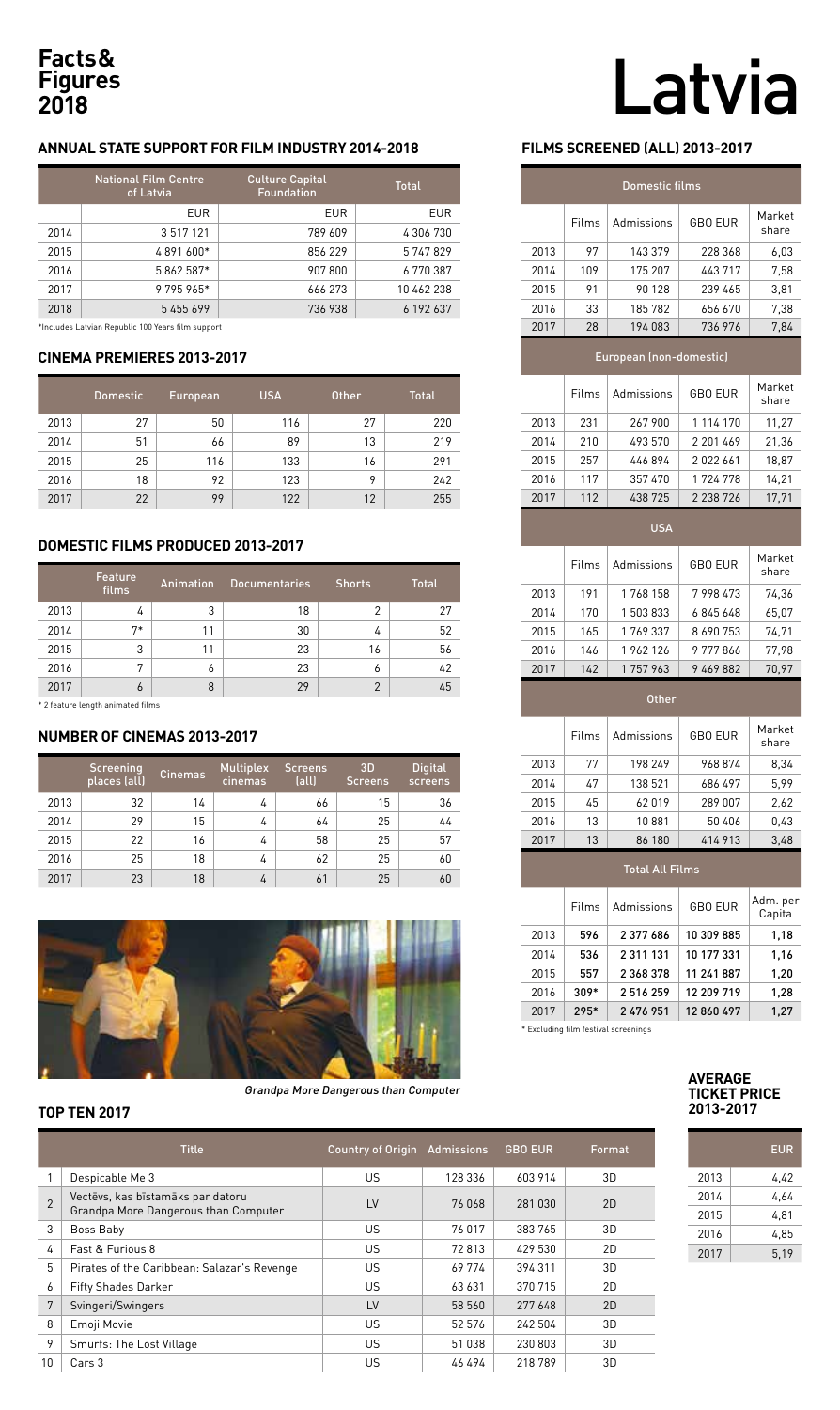### **Figures 2018**

#### **ANNUAL STATE SUPPORT FOR FILM INDUSTRY 2014-2018**

|      | Lithuanian Film Centre | <b>Total</b>  |
|------|------------------------|---------------|
|      | <b>EUR</b>             | <b>EUR</b>    |
| 2014 | 3 0 2 4 5 0 1          | 3 0 2 4 5 0 1 |
| 2015 | 3073737                | 3 0 7 3 7 3 7 |
| 2016 | 3519000                | 3 519 000     |
| 2017 | 4619000                | 4619000       |
| 2018 | 6 423 000              | 6 423 000     |

#### **CINEMA PREMIERES 2013-2017**

|      | <b>Domestic</b> | European | <b>USA</b> | <b>Other</b> | <b>Total</b> |
|------|-----------------|----------|------------|--------------|--------------|
| 2013 | 15              | 56       | 119        | 5            | 195          |
| 2014 | 14              | 66       | 101        | 6            | 187          |
| 2015 | 10              | 82       | 112        | 8            | 212          |
| 2016 | 13              | 69       | 128        | 7            | 217          |
| 2017 | 11              | 92       | 124        | 9            | 236          |

#### **DOMESTIC FILMS PRODUCED 2013-2017**

|      | Feature<br>films | Animation    | <b>Documentaries</b> | <b>Shorts</b> | <b>Total</b> |
|------|------------------|--------------|----------------------|---------------|--------------|
| 2013 |                  | $\mathbf{a}$ | 17                   | 5             | 40           |
| 2014 | 8                | 7            | 18                   | 7             | 40           |
| 2015 | 11               | 4            | 11                   | 9             | 35           |
| 2016 | 21               | 10           | 18                   | 9             | 58           |
| 2017 | 15               | $\mathbf{r}$ | 5                    | 14            | 41           |

#### **NUMBER OF CINEMAS 2013-2017**

|      | Screening<br>places (all) | <b>Cinemas</b> | <b>Multiplex</b><br>cinemas | <b>Screens</b><br>(all) | <b>Digital</b><br>screens | 3D<br>screens |
|------|---------------------------|----------------|-----------------------------|-------------------------|---------------------------|---------------|
| 2013 | 42                        | 32             | 10                          | 95                      | 44                        | n/a           |
| 2014 | 42                        | 32             | 10                          | 95                      | 44                        | n/a           |
| 2015 | 42                        | 32             | 10                          | 95                      | 44                        | n/a           |
| 2016 | 39                        | 29             | 10                          | 79                      | 54                        | 25            |
| 2017 | 39                        | 29             | 10                          | 79                      | 54                        | 25            |



Emilia

Ī

#### **TOP TEN 2017**

|                | <b>Title</b>                                                       | <b>Country of Origin Admissions</b> |         | <b>GBO EUR</b> | Format |
|----------------|--------------------------------------------------------------------|-------------------------------------|---------|----------------|--------|
|                | Trys milijonai euru/Three Million Euros                            | LT                                  | 235 667 | 1 304 887      | 2D     |
| $\overline{2}$ | Zero 3                                                             | LT                                  | 194 486 | 1 008 470      | 2D     |
| 3              | Despicable Me 3                                                    | US                                  | 184 398 | 878 047        | 2D/3D  |
| 4              | Emilija iš Laisvės alėjos/Emilia                                   | LT                                  | 123 228 | 577 309        | 2D     |
| 5              | Pirates of the Caribbean: Salazar's Revenge                        | US                                  | 105 755 | 597844         | 2D/3D  |
| 6              | Fifty Shades of Grey                                               | US                                  | 103 020 | 541863         | 2D     |
| 7              | Boss Baby                                                          | US                                  | 99891   | 441834         | 2D/3D  |
| 8              | Fast & Furious 8                                                   | US.                                 | 97457   | 501 105        | 2D     |
| 9              | Kaip susigrąžinti ją per 7 dienas<br>How to Get Her Back in 7 Days | LT                                  | 89 616  | 465 368        | 2D     |
| 10             | Cars 3                                                             | US                                  | 74 989  | 336 135        | 2D/3D  |

## Facts&<br>Figures<br>2018 **Lithuania**

#### **FILMS SCREENED (all) 2013-2017**

|                  |       | <b>Domestic films</b>   |                |                    |
|------------------|-------|-------------------------|----------------|--------------------|
|                  | Films | Admissions              | <b>GBO EUR</b> | Market<br>share    |
| 2013*            | 17    | 510 924                 | 2045844        | 16,49              |
| 2014             | 21    | 747 001                 | 3 333 829      | 23,18              |
| 2015             | 21    | 465 370                 | 2 126 232      | 13,81              |
| 2016             | 17    | 699 207                 | 3 463 809      | 19,50              |
| 2017             | 13    | 861827                  | 4527528        | 21,47              |
|                  |       | European (non-domestic) |                |                    |
|                  | Films | Admissions              | <b>GBO EUR</b> | Market<br>share    |
| 2013*            | 56    | 409 504                 | 1631716        | 13,22              |
| 2014             | 104   | 443 269                 | 1994111        | 13,90              |
| 2015             | 118   | 638 345                 | 2740575        | 17,80              |
| 2016             | 104   | 336 493                 | 1509654        | 8,50               |
| 2017             | 110   | 528 081                 | 2 367 564      | 13,16              |
|                  |       | <b>USA</b>              |                |                    |
|                  | Films | Admissions              | <b>GBO EUR</b> | Market<br>share    |
| 2013             | 119   | 2 145 777               | 8709308        | 69,27              |
| 2014             | 130   | 1944680                 | 8 670 077      | 60,28              |
| 2015             | 135   | 2 132 821               | 10 077 136     | 65,48              |
| 2016             | 162   | 2 613 001               | 12 671 608     | 71,50              |
| 2017             | 158   | 2593630                 | 13 160 705     | 64,62              |
|                  |       | <b>Other</b>            |                |                    |
|                  | Films | Admissions              | <b>GBO EUR</b> | Market<br>share    |
| 2013             | 5     | 31 478                  | 120 006        | 1,02               |
| 2014             | 6     | 99 645                  | 380 570        | 2,64               |
| 2015             | 16    | 93 982                  | 447963         | 2,91               |
| 2016             | 8     | 19576                   | 79 198         | 0,50               |
| 2017             | 9     | 30 387                  | 146 298        | 0,76               |
|                  |       | <b>Total All Films</b>  |                |                    |
|                  | Films | Admissions              | <b>GBO EUR</b> | Adm. per<br>Capita |
| 2013             | 197   | 3097683                 | 10875158       | 1,05               |
| 2014             | 261   | 3 234 595               | 14 378 587     | 1,11               |
| 2015             | 290   | 3 330 518               | 15 391 905     | 1,13               |
| 2016             | 291   | 3668370                 | 17 724 516     | 1,29               |
| 2017             | 290   | 4013925                 | 20 202 095     | 1,43               |
| * Only premieres |       |                         |                |                    |

#### **AVERAGE TICKET PRICE 2013-2017**

|      | EUR  |
|------|------|
| 2013 | 4.04 |
| 2014 | 4.29 |
| 2015 | 4.62 |
| 2016 | 4.83 |
| 2017 | 5.03 |

l.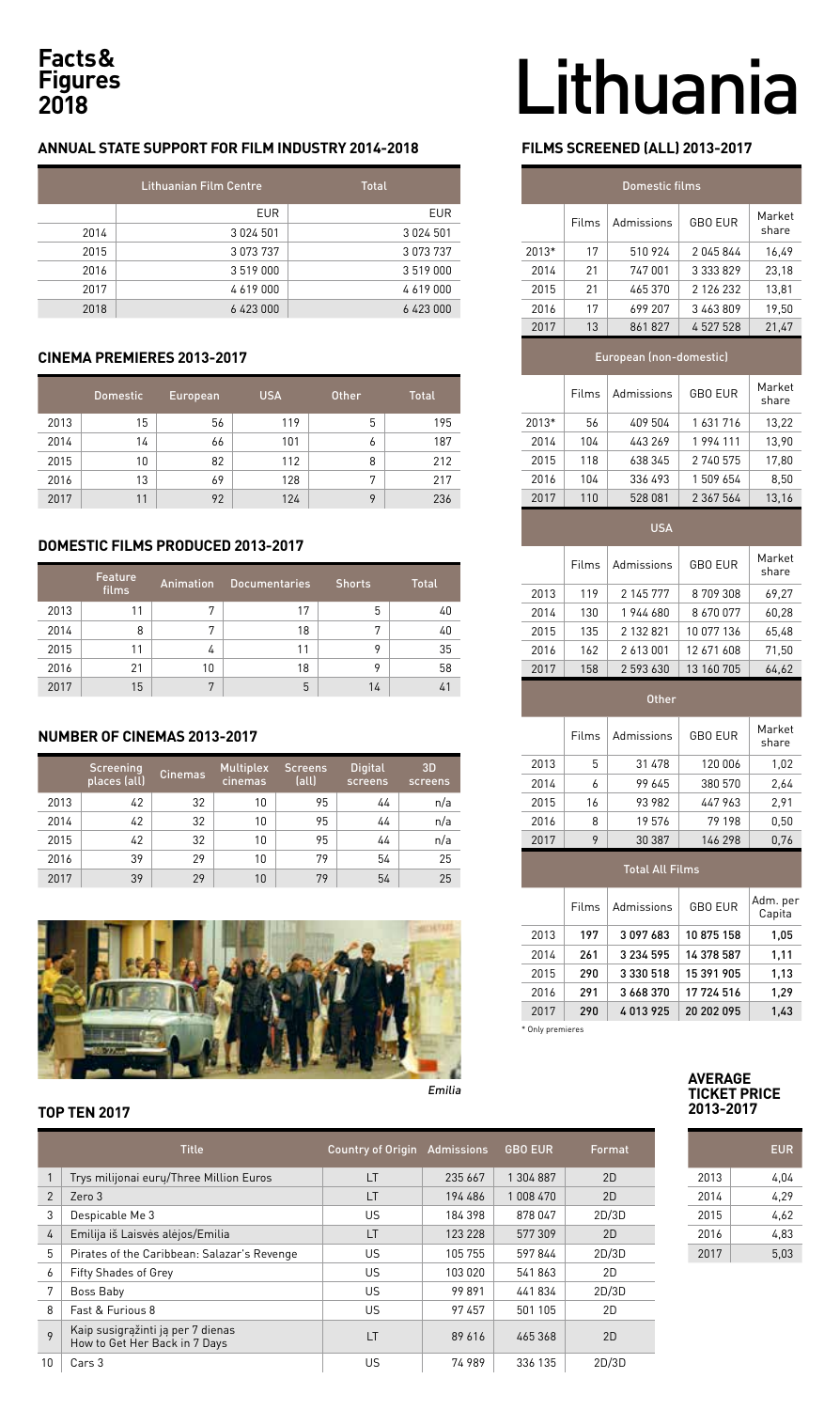## Baltic Fiction Films

#### **ESTONIAN FICTION FILMS RELEASED 2016-2017**

| <b>Original Title</b>        | <b>English Title</b>                        | <b>Director</b>                  | Year of<br><b>Release</b> |
|------------------------------|---------------------------------------------|----------------------------------|---------------------------|
| November                     | November (EE/PL/NL)                         | <b>Rainer Sarnet</b>             | 2017                      |
| Sangarid/Ātrie igauņu puiši  | The Dissidents (EE/LV/FI)                   | Jaak Kilmi                       | 2017                      |
| Keti lõpp                    | The End of Chain                            | Priit Pääsuke                    | 2017                      |
| Minu näoga onu               | The Man Who Looks Like Me                   | Katrin Maimik, Andres Maimik     | 2017                      |
| Ikitie/Igitee                | The Eternal Road (FI/EE/SE)                 | AJ Annila                        | 2017                      |
| Mehetapja/Süütu/Vari         | The Manslayer/The Virgin/The Shadow (EE/LT) | Sulev Keedus                     | 2017                      |
| Pihtimus/Agsareba            | The Confession (EE/GE)                      | Zaza Urushadze                   | 2017                      |
| Luik/Svanurinn               | The Swan (EE/DE/IS)                         | Asa Helga Hjörleifsdottir        | 2017                      |
| Ohtlik ema/Sashishi deda     | Scary Mother (EE/GE)                        | Ana Urushadze                    | 2017                      |
| Kala-kala/Рыба-мечта         | Dreamfish (EE/RU)                           | Anton Bilžo                      | 2017                      |
| Rohelised kassid             | <b>Green Cats</b>                           | Andres Puustusmaa                | 2017                      |
| Svingerid                    | Swingers                                    | Andrejs Ekis                     | 2017                      |
| Ameerika suvi                | <b>Chasing Ponies</b>                       | Rain Rannu                       | 2016                      |
| Bodom                        | Lake Bodom (FI/EE)                          | Taneli Mustonen                  | 2016                      |
| Ema                          | Mother                                      | Kadri Kõusaar                    | 2016                      |
| Kallis õeke/Nong Hak         | Dearest Sister (LA/FR/EE)                   | Mattie Do                        | 2016                      |
| Klassikokkutulek             | Class Reunion (EE/FI)                       | René Vilbre                      | 2016                      |
| Luuraja ja luuletaja         | The Spy and the Poet                        | <b>Toomas Hussar</b>             | 2016                      |
| Onn tuleb magades            | When You Least Expect It (EE/IS)            | Mart Kivastik                    | 2016                      |
| Päevad, mis ajasid segadusse | The Days that Confused                      | <b>Triin Ruumet</b>              | 2016                      |
| Perekonnavaled               | <b>Family Lies</b>                          | Valentin Kuik, Manfred Vainokivi | 2016                      |
| Polaarpoiss                  | The Polar Boy                               | Anu Aun                          | 2016                      |
| Senecos diena/ Seneka päev   | Seneca's Day (LT/LV/EE)                     | Kristijonas Vildžijunas          | 2016                      |
| Teesklejad                   | Pretenders (EE/LV/LT)                       | Vallo Toomla                     | 2016                      |

#### **LATVIAN FICTION FILMS RELEASED 2016-2017**

| <b>Original Title</b>             | <b>English Title</b>                   | <b>Director</b>            | Year of<br>Release |
|-----------------------------------|----------------------------------------|----------------------------|--------------------|
| Ar putām uz lūpām                 | Foaming at the Mouth                   | Jānis Nords                | 2017               |
| Maģiskais kimono                  | Magic Kimono                           | Mārtis Martinsons          | 2017               |
| Pirmdzimtais                      | Firstborn                              | Aiks Karapetjans           | 2017               |
| Sangarid/Ātrie igauņu puiši       | The Dissidents (EE/FI/LV)              | Jaak Kilmi                 | 2017               |
| Tas, ko vini neredz               | What Nobody Can See                    | <b>Stanislavs Tokalovs</b> | 2017               |
| Vectēvs, kas bīstamāks par datoru | Grandpa More Dangerous Than a Computer | Varis Brasla               | 2017               |
| Melānijas hronikas                | Chronicles of Melanie (LV/CZ/FI)       | Viesturs Kairišs           | 2016               |
| Pelnu sanatorija                  | Exiled (LV/LT)                         | Dāvis Sīmanis              | 2016               |
| Es esmu šeit                      | Mellow Mud                             | Renārs Vimba               | 2016               |
| Karaliu pamaina                   | Kings Shift (LT/LV)                    | Ignas Miškinis             | 2016               |
| Senekos diena                     | Seneca's Day (LT/LV/EE)                | Kristijonas Vildžiunas     | 2016               |
| Svingeri                          | Swingers                               | Andrejs Ekis               | 2016               |
| Teesklejad                        | Pretenders (EE/LV/LT)                  | Vallo Toomla               | 2016               |

#### **LITHUANIAN FICTION FILMS RELEASED 2016-2017**

| <b>Original Title</b>                   | <b>English Title</b>               | <b>Director</b>                  | Year of<br>Release |
|-----------------------------------------|------------------------------------|----------------------------------|--------------------|
| Trys milijonai eurų                     | <b>Three Million Euros</b>         | <b>Tadas Vidmantas</b>           | 2017               |
| Zero 3                                  | Zero 3                             | Emilis Vėlyvis                   | 2017               |
| Emilija iš Laisvės alėjos               | Emilia                             | Donatas Ulvydas                  | 2017               |
| Kaip susigrąžinti ją per 7 dienas       | How to Get Her Back in 7 Days      | Andrius Žiurauskas               | 2017               |
| Klasės susitikimas: berniukai sugrįžta! | Classroom Meeting: Boys Come Back! | Kestutis Gudavičius              | 2017               |
| Poilsiautojai: Pavydo žaidynės          | Holidaymakers: The Jealousy games  | Simonas Aškelavičius             | 2017               |
| Šventasis                               | The Saint                          | Andrius Blaževičius              | 2017               |
| Stebuklas                               | Miracle                            | Egle Vertelyte                   | 2017               |
| Siena: Tarp Rytų ir Vakarų              | Waiting for Invasion               | Neringa Medutytė                 | 2017               |
| Šerkšnas                                | Frost                              | Šarūnas Bartas                   | 2017               |
| Amžinai kartu                           | Together For Ever                  | Lina Lužytė                      | 2017               |
| Tarp mūsų berniukų                      | Between Our Boys                   | Kęstutis Gudavičius              | 2016               |
| Gautas iškvietimas                      | <b>Received Call</b>               | <b>Tadas Vidmantas</b>           | 2016               |
| Gautas iškvietimas 3                    | Received Call 3                    | <b>Tadas Vidmantas</b>           | 2016               |
| 0, ne! 0, taip!                         | Oh, No! Oh, Yes!                   | Julius Paulikas                  | 2016               |
| Patriotai                               | Patriots                           | Alvydas Šlepikas                 | 2016               |
| 12 kėdžiu                               | 12 chairs                          | Algis Ramanauskas                | 2016               |
| Senekos diena                           | Seneca's Day (LT/LV/EE)            | Kristijonas Vildžiūnas           | 2016               |
| Aš už Tave pakalbėsiu                   | When We Talk About KGB             | Maksi Dežua, Virginija Vareikytė | 2016               |
| 2 naktys iki ryto                       | 2 Nights Till Morning              | Mikko Kuparinen                  | 2016               |
| Karalių pamaina                         | Kings Shift (LT/LV)                | Ignas Miškinis                   | 2016               |
| Nuo Lietuvos nepabėgsi                  | You Can't Escape Lithuania         | Romas Zabarauskas                | 2016               |
| Gitel                                   | Gitel                              | Robert Mullan                    | 2016               |
| Mariupolis                              | Mariupol                           | Mantas Kvedaravičius             | 2016               |